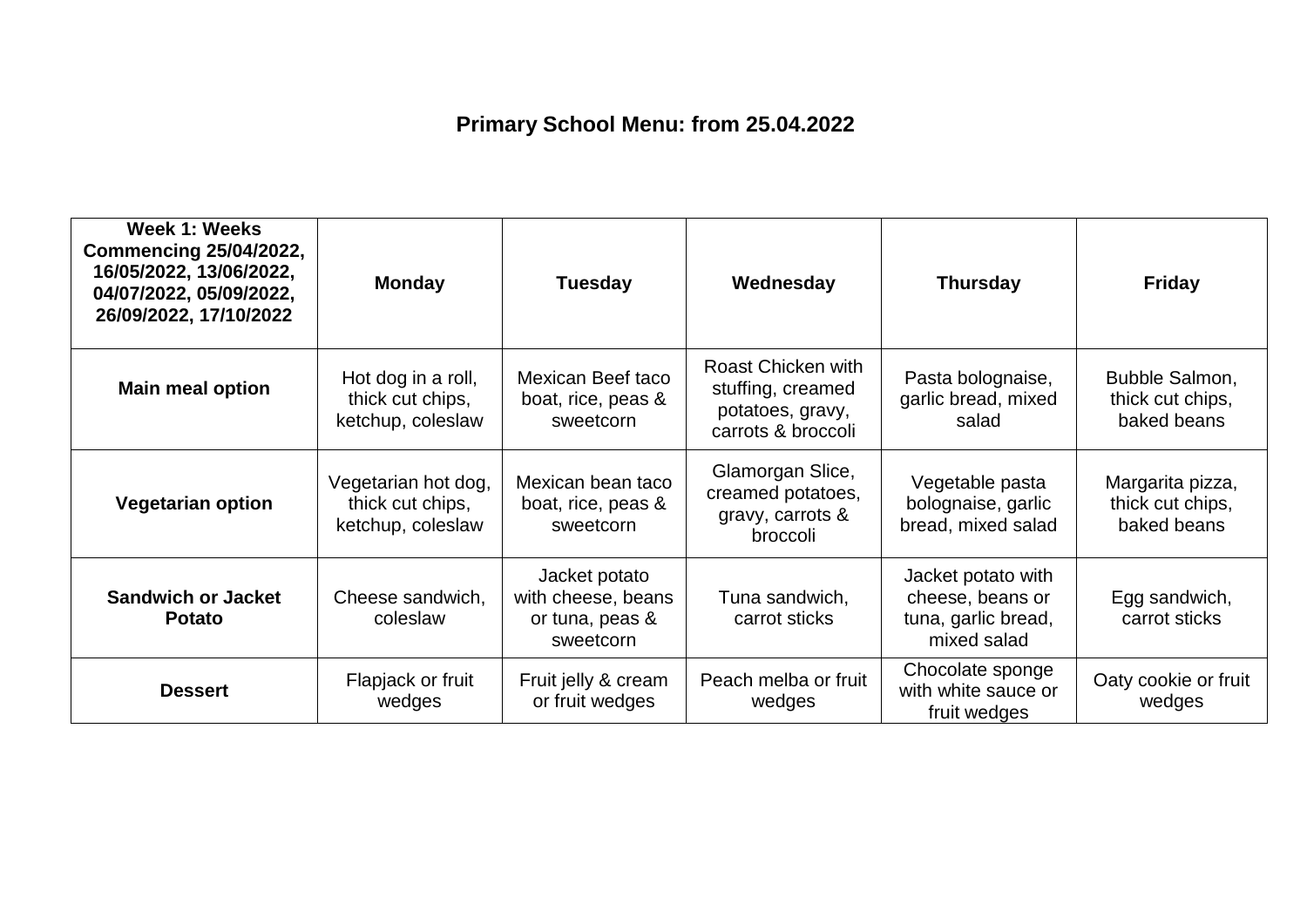| Week 2: Weeks<br><b>Commencing 02/05/2022,</b><br>23/05/2022, 20/06/2022,<br>11/07/2022, 12/09/2022,<br>03/10/2022, 24/10/2022 | <b>Monday</b>                                                                              | <b>Tuesday</b>                                       | Wednesday                                                                                | Thursday                                                            | <b>Friday</b>                                       |
|--------------------------------------------------------------------------------------------------------------------------------|--------------------------------------------------------------------------------------------|------------------------------------------------------|------------------------------------------------------------------------------------------|---------------------------------------------------------------------|-----------------------------------------------------|
| <b>Main meal option</b>                                                                                                        | Cowboy brunch:<br>Pork sausage,<br>scrambled egg,<br>smiley faces, baked<br>beans          | Mild fruity chicken<br>curry, rice, peas             | Braised beef in<br>Yorkshire pudding,<br>creamed potato,<br>gravy, carrots &<br>broccoli | Pork meatballs in a<br>tomato sauce, pasta,<br>mixed vegetables     | Fish stars, thick cut<br>chips, baked beans         |
| <b>Vegetarian option</b>                                                                                                       | Veggie Cowboy<br>brunch: veggie<br>sausage, scrambled<br>egg, smiley faces,<br>baked beans | Sweet potato &<br>chickpea curry, rice,<br>peas      | Lentil & vegetable<br>bake, creamed<br>potato, gravy, carrots<br>& broccoli              | Veggie balls in a<br>tomato sauce, pasta,<br>mixed vegetables       | Margarita pizza,<br>thick cut chips,<br>baked beans |
| <b>Sandwich or Jacket</b><br><b>Potato</b>                                                                                     | Cheese sandwich,<br>vegetable crudities                                                    | Jacket potato with<br>cheese, beans or<br>tuna, peas | Tuna sandwich,<br>carrot sticks                                                          | Jacket potato with<br>cheese, beans or<br>tuna, mixed<br>vegetables | Egg sandwich,<br>carrot sticks                      |
| <b>Dessert</b>                                                                                                                 | Jammy Bun or fruit<br>wedges                                                               | Fruit crumble & ice<br>cream or fruit<br>wedges      | Fruit lolly or fruit<br>wedges                                                           | Syrup sponge &<br>custard or fruit<br>wedges                        | Chocolate cookie or<br>fruit wedges                 |